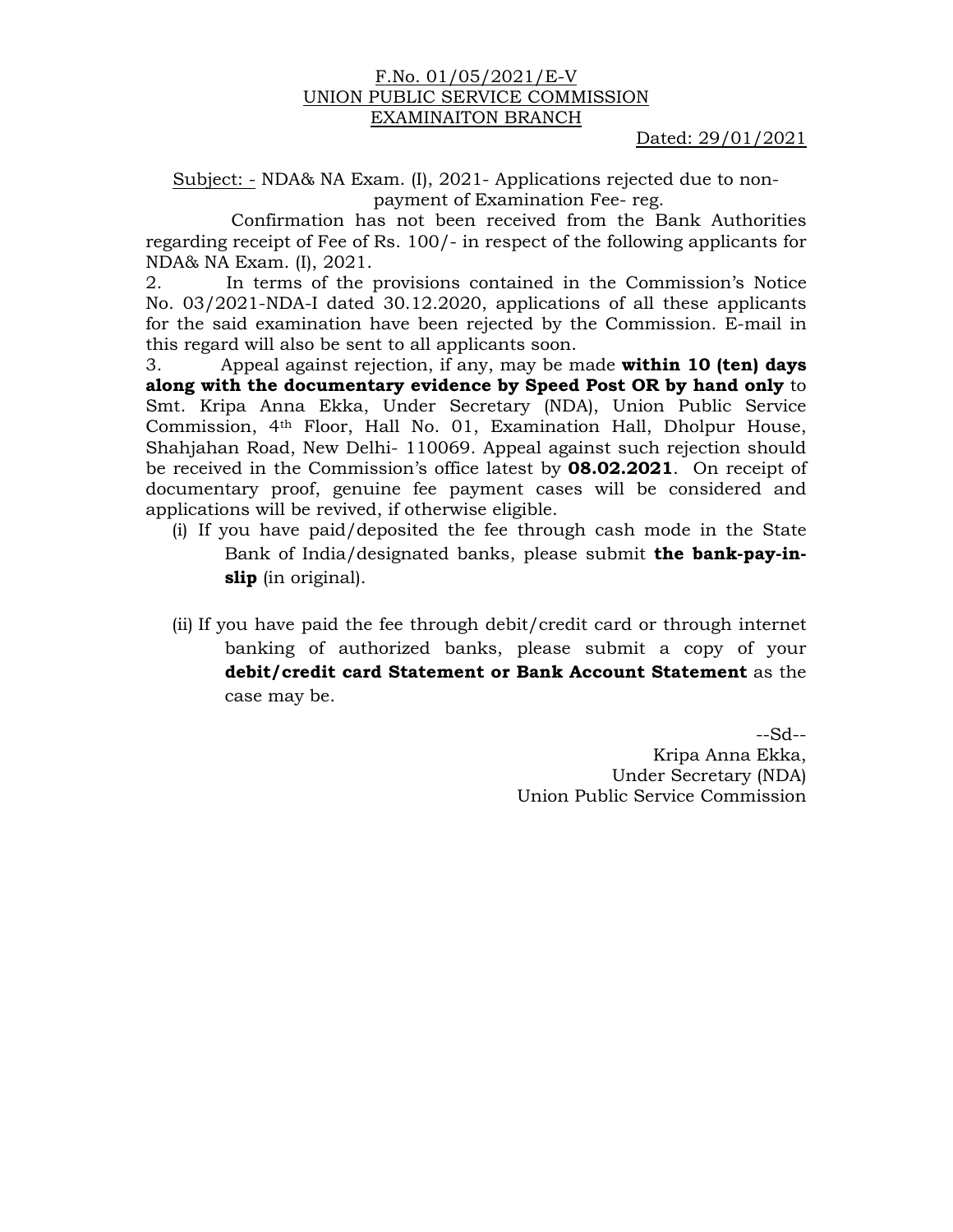## **Generated Reports Date and Time :**2021‐01‐21 10:30:35

| Sr.No.         | <b>Registration Id</b> | <b>Candidate Name</b>         | <b>Transaction Id</b> | <b>Email Id</b>                 |
|----------------|------------------------|-------------------------------|-----------------------|---------------------------------|
| $\mathbf{1}$   | 12105342518            | SHIVA PRASAD GM               | 38034747087           | shivaprasadraina3@gmail.com     |
| $\overline{2}$ | 12107157936            | <b>VAIBHAV SINGH</b>          | 38922355570           | vaibhavsingh857388@gmail.com    |
| 3              | 12106372316            | SHIKHAR KUMAR VERMA           | 38954155629           | PRIYAVERMA6394@GMAIL.COM        |
| 4              | 12107135086            | <b>PRAMOD KUMAR</b>           | <b>KUMHER</b>         | PRAMODKUMARKASOT@GMAIL.COM      |
| 5              | 12105803439            | <b>SECHU GIRI</b>             | 697312225491          | sechugiri1679@gmail.com         |
| 6              | 12107252284            | <b>PARTHIK SARKAR</b>         | 9733614294BM          | sarkarparthik91@gmail.com       |
| $\overline{7}$ | 12107180263            | <b>SHIVAM THAKUR</b>          | 30444909290           | vs151279@gmail.com              |
| 8              | 12104750118            | <b>VISHAL</b>                 | VISH121047501         | VSRPKW2@GMAIL.COM               |
| 9              | 12106552437            | <b>GAURAV CHAUDHARY</b>       | 33841113015           | gc2856583@gmail.com             |
| 10             | 12107110756            | <b>DILEEP KUMAR</b>           | 61340483843           | dileepkumar200311@gmail.com     |
| 11             | 12106889287            | CHAUDHARY AKHILESH LAXMANBHAI | CHAU121068892         | akhileshchaudhary004@gmail.com  |
| 12             | 12106385525            | <b>KULDEEP KUMAR PAL</b>      | 37018761361           | kuldeeppal221308@gmail.com      |
| 13             | 12106008104            | <b>AMIT KUMAR</b>             | 34831208026           | amitkbkj07@gmail.com            |
| 14             | 12107182120            | <b>ZEESHAN ATHAR</b>          | 39591446882           | Zeeshanathar69@gmail.com        |
| 15             | 12104650752            | <b>KARTIK</b>                 | 263251                | kartikkatoch431@gmail.com       |
| 16             | 12107174912            | <b>VIDYANT KUMAR</b>          | VIDY121071749         | vidyantkumar5519@gmail.com      |
| 17             | 12104476917            | <b>VINOTH S</b>               | SBININBB454           | vinothlov123@gmail.com          |
| 18             | 12106118826            | <b>NADEEM KHAN</b>            | <b>FAHEEM</b>         | diwannadeem11@gmail.com         |
| 19             | 12107067727            | <b>GAURAV KUMAR</b>           | 39054394492           | gauravkumar865043@gmail.com     |
| 20             | 12107098270            | <b>AMAR YADAV</b>             | 8945678               | adityay706@gmail.com            |
| 21             | 12107007293            | <b>NUHMAN DARIS</b>           | 33270735259           | nuhmandaris10@gmail.com         |
| 22             | 12105615647            | <b>ABHISHEK SINGH</b>         | 38628414373           | abhi638738@gmail.com            |
| 23             | 12105609529            | AMANDEEP                      | 32354856619           | harichand10121983@gmail.com     |
| 24             | 12106105654            | <b>AJAY SINGH</b>             | 38650961870           | ajaychauhan8817558046@gmail.com |
| 25             | 12106781101            | SHRIYANSH KUMAR SRIVASTAVA    | 21062854295           | shashanksri044@gmail.com        |
| 26             | 12107022391            | <b>DEEPAK SHARMA</b>          | 33841113015           | dkpandit5252@gmail.com          |
| 27             | 12106971056            | <b>PAWAR SUSHANT ARUN</b>     | 100                   | sushantpawar5325@gmail.com      |
| 28             | 12106983553            | <b>RITESH GAJANAN VARKUTE</b> | 6521550019251         | riteshvarkute@gmail.com         |
| 29             | 12106917690            | <b>SHANKAR LAL SUTHAR</b>     | 39699819899           | sutharshankar440@gmail.com      |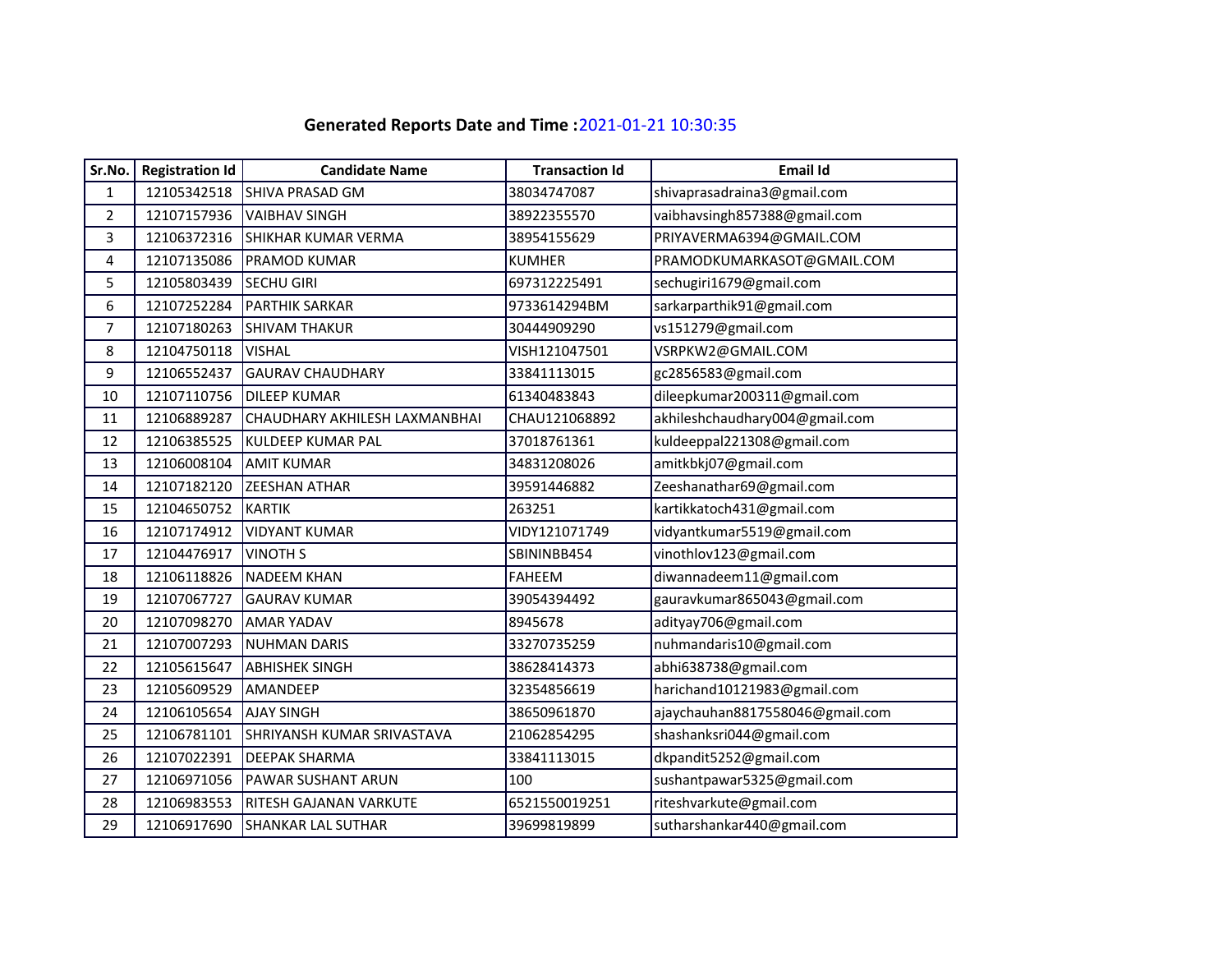| 30 | 12106964461 | <b>VEDANSHU GANESH DEULKAR</b>  | 6522290056905      | vedanshudeulkar45@gmail.com      |
|----|-------------|---------------------------------|--------------------|----------------------------------|
| 31 | 12106929178 | <b>VIVEK THAKUR</b>             | 6522940109787      | vt124198@gmail.com               |
| 32 | 12106871338 | <b>MIDHU KRISHNA</b>            | 51927355           | mdzmidhu@gmail.com               |
| 33 | 12106410303 | <b>BHARATH KESAV V</b>          | 4592000234155      | minineethi@gmail.com             |
| 34 | 12106242201 | VASUDEV                         | 61579735           | VASUDEVGAHLOT283122@GMAIL.COM    |
| 35 | 12106843512 | <b>AMAN KUMAR</b>               | 70022793           | amanyadav4287@gmail.com          |
| 36 | 12106853069 | PRASANNA KUMAR BEZAWADA         | 33769664340        | johnnybezawada123@gmail.com      |
| 37 | 12105818980 | <b>MAHENDRA SINGH</b>           | <b>PAVANK11420</b> | NAGLASUBEDAR@GMAIL.COM           |
| 38 | 12106467401 | NESE VENKATANARAYANA            | 1357908642         | venkatnarayana454@gmail.com      |
| 39 | 12106129854 | <b>ADITYA PATEL</b>             | 36940948540        | adityaveer021@gmail.com          |
| 40 | 12106756815 | <b>AMBAR PANDEY</b>             | <b>DKPANNA</b>     | ambarpandey22@gmail.com          |
| 41 | 12106768169 | <b>JAGAN PRADHAN</b>            | 34488224434        | pradhanjagan439@gmail.com        |
| 42 | 12106016137 | <b>SHIV SINGH BHATI</b>         | 51106453827        | suryaveer3703@gmail.com          |
| 43 | 12105012210 | <b>NITESH</b>                   | NITE121050122      | rohitjaglan108@gmail.com         |
| 44 | 12106732736 | YOGESH S                        | YOGE121067327      | yogeshmy0811@gmail.com           |
| 45 | 12106708898 | <b>JAYANT NISHAD</b>            | KALI55             | jayantsahani520@gmail.com        |
| 46 | 12105198818 | JUGUNOO YADAV                   | JUGU121051988      | jugunooyadav311202@gmail.com     |
| 47 | 12106568585 | <b>DINESH KUMAR</b>             | 33841113015        | sk3885970@gmail.com              |
| 48 | 12106666053 | <b>ABHISHEK RAWAT</b>           | 33841113015        | love3281998@gmail.com            |
| 49 | 12106147880 | YOGESH JAISWAL                  | 36940948540        | jaiswalyogesh886@gmail.com       |
| 50 | 12106230405 | <b>SHIVA SHARMA</b>             | 33841113015        | love3281998@gmail.com            |
| 51 | 12106247385 | <b>AJAY KUMAR</b>               | <b>SBI123</b>      | ajayk291366@gmail.com            |
| 52 | 12106390086 | <b>HARSHIT KUMAR</b>            | 123456             | ujoinharshit@gmail.com           |
| 53 | 12106444045 | DIVYARAJ SINH G SOLANKI         | 132011             | sidvyaraj339@gamil.com           |
| 54 | 12106405525 | <b>DEEPAK KUMAR</b>             | 31391446129        | purbeydeepak4050@gmail.com       |
| 55 | 12106012664 | RAMJI                           | 84990772           | nidhisinghmadanpur1@gmail.com    |
| 56 | 12104026647 | <b>AYUSH PRATAP SINGH DEORA</b> | 10121898046        | aayushpratapsingh96@gmail.com    |
| 57 | 12106493175 | <b>SHIVRAJ</b>                  | 350995084550       | sekerrajput578@gmail.com         |
| 58 | 12106450456 | RAVINDRA SINGH CHANDRAWAT       | RAVI121064504      | ravindrachandrawat2002@gmail.com |
| 59 | 12104038249 | <b>ABHISHEK MISHRA</b>          | 37870290535        | abhishekmishra61972@gmail.com    |
| 60 | 12106518555 | <b>NITTA NITHIN</b>             | 31452723424        | kumarnithin5925@gmail.com        |
| 61 | 12106469875 | <b>MAN SINGH</b>                | 918449997908       | rbgorakh7193@gmail.com           |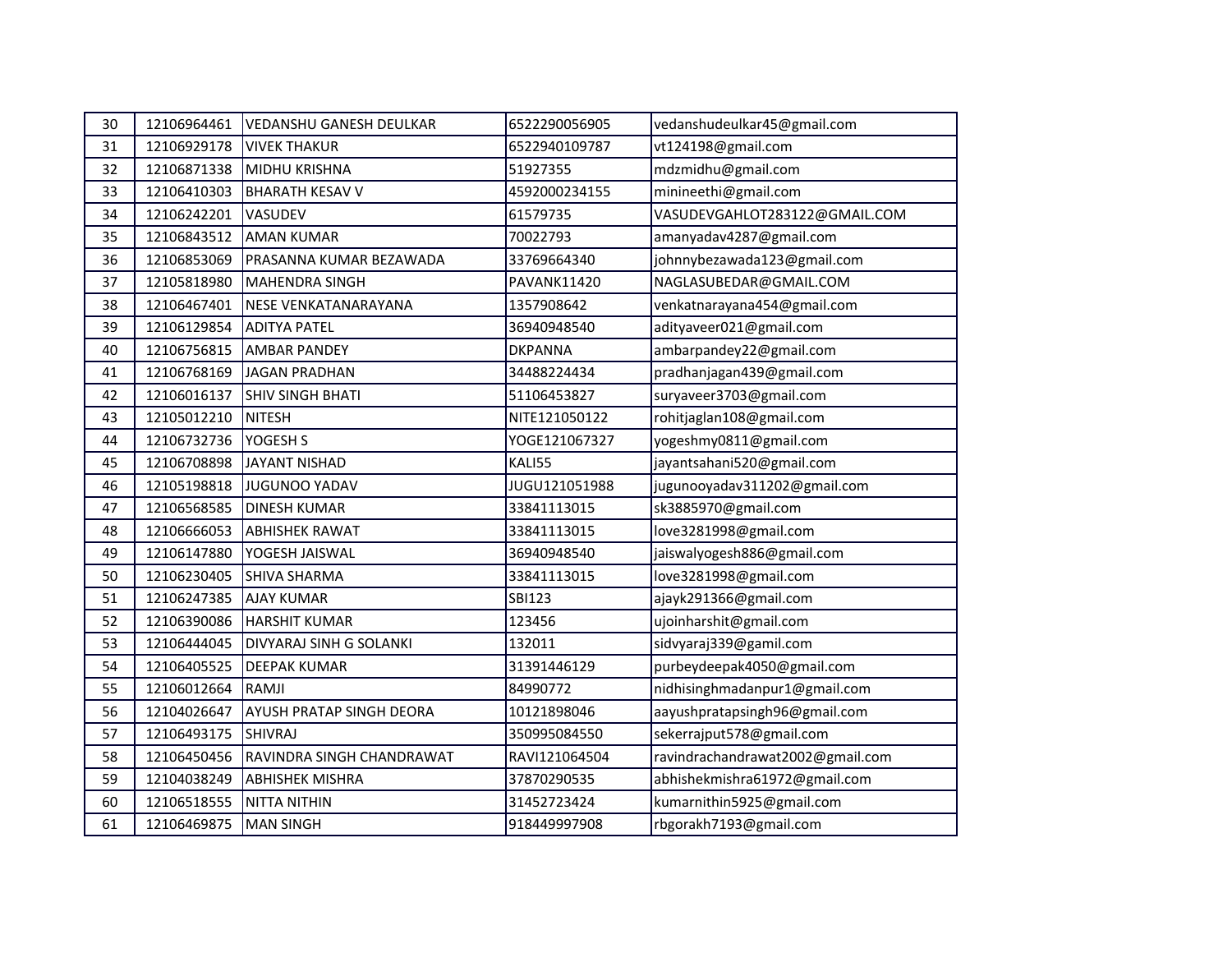| 62 | 12105702366 | <b>SHAHNAWAZ ALI</b>        | 92239666666   | shahnawazali8412@gmail.com       |
|----|-------------|-----------------------------|---------------|----------------------------------|
| 63 | 12106494520 | <b>KISHAN SOLANKI</b>       | 106522486     | rinku2010sharma@gmail.com        |
| 64 | 12106256876 | NADUPURI SATYNARAYANA       | 5596010150574 | nadupurisatya2004@gmail.com      |
| 65 | 12106255625 | <b>AMAR SINGH DUDI</b>      | 39414460948   | amarsinghdudi12@gmail.com        |
| 66 | 12104274369 | <b>RAJAN NISHAD</b>         | 485494740488  | deepaksallu776@gmail.com         |
| 67 | 12105872679 | LOKESH KUMAR KUMAWAT        | 38182687785   | LUKKYPRAJAPATI2428@GMAIL.COM     |
| 68 | 12103825820 | <b>ROHIT KUMAR</b>          | PANNU67       | rk0869595@gmail.com              |
| 69 | 12106305526 | <b>SUAIB AHMAD</b>          | GUTMUN123     | suaibahmad894858@gmail.com       |
| 70 | 12106346556 | <b>VIKAS NAGAR</b>          | 25401547681   | vikasnagar817@gmail.com          |
| 71 | 12104670073 | <b>SACHIN KUMAR</b>         | 39054396580   | Sp019438@gmail.com               |
| 72 | 12106362384 | RAHUL                       | 12223344      | sherusingh00499@gmail.com        |
| 73 | 12104908264 | <b>ARUN KUMAR</b>           | 30812422042   | kumar813429@gmail.com            |
| 74 | 12106308492 | <b>AMAN PATIDAR</b>         | 3786032390    | patidaraman502@gmail.com         |
| 75 | 12106220176 | KHARAT SHRIKRUSHNA BALAJI   | KHAR121062201 | KrushnaKharat.Official@gmail.com |
| 76 | 12106176517 | <b>SARVESHWAR YADAV</b>     | 35697426037   | sarveshwar258yadav@gmail.com     |
| 77 | 12106232080 | <b>PAPPALA MOULI</b>        | 5596010150574 | moulipappala143@gmail.com        |
| 78 | 12106144865 | NIRBHAY PRATAP VISHWAKARMA  | ID177049B44   | shyampratapv52@gmail.com         |
| 79 | 12106207386 | <b>RAHUL YADAV</b>          | 35042001109   | PANKAJYADAV903249@GMAIL.COM      |
| 80 | 12104195903 | MANTU KUMAR YADAV           | 130396        | Mantookumary83@gmail.com         |
| 81 | 12106159590 | <b>NITISH KUMAR</b>         | 565786        | nitishkumarsingh933@gmail.com    |
| 82 | 12105985386 | <b>RONIT SHARMA</b>         | 756620        | rishiupamanyu@gmail.com          |
| 83 | 12106040415 | VIKRAMPAL                   | 36279832627   | vp136496@gmail.com               |
| 84 | 12106038777 | <b>AMIT PAL</b>             | 36279832628   | pal882o13@gmail.com              |
| 85 | 12105855430 | <b>GURDHYAN SINGH</b>       | GURD121058554 | GURDHYANSINGH1707@GMAIL.COM      |
| 86 | 12104463218 | <b>SAGAR DHANGAR</b>        | 153653000     | baghelnawab27@gmail.com          |
| 87 | 12105939258 | <b>SRI JAYA SHANKARAN R</b> | 5103720188145 | jaishankar98421@gmail.com        |
| 88 | 12105818590 | <b>SATYANARAYAN SAHOO</b>   | 34488224434   | sahoosatyanarayan27@gmail.com    |
| 89 | 12104804068 | <b>AMIT KUMAR</b>           | 575676        | AK2016782@gmail.com              |
| 90 | 12105897232 | <b>AKHAND PRATAP SINGH</b>  | PANNU67       | ns326623@gmail.com               |
| 91 | 12105788549 | <b>PUSHKAR SINGH</b>        | 3965473704    | ps366140@gmail.com               |
| 92 | 12105906020 | <b>ABHINAV KUMAR</b>        | 39117244369   | abhinavghome@gmail.com           |
| 93 | 12103414372 | PAMPANI SAI DEEPAK          | 4592000143405 | saideepak842@gmail.com           |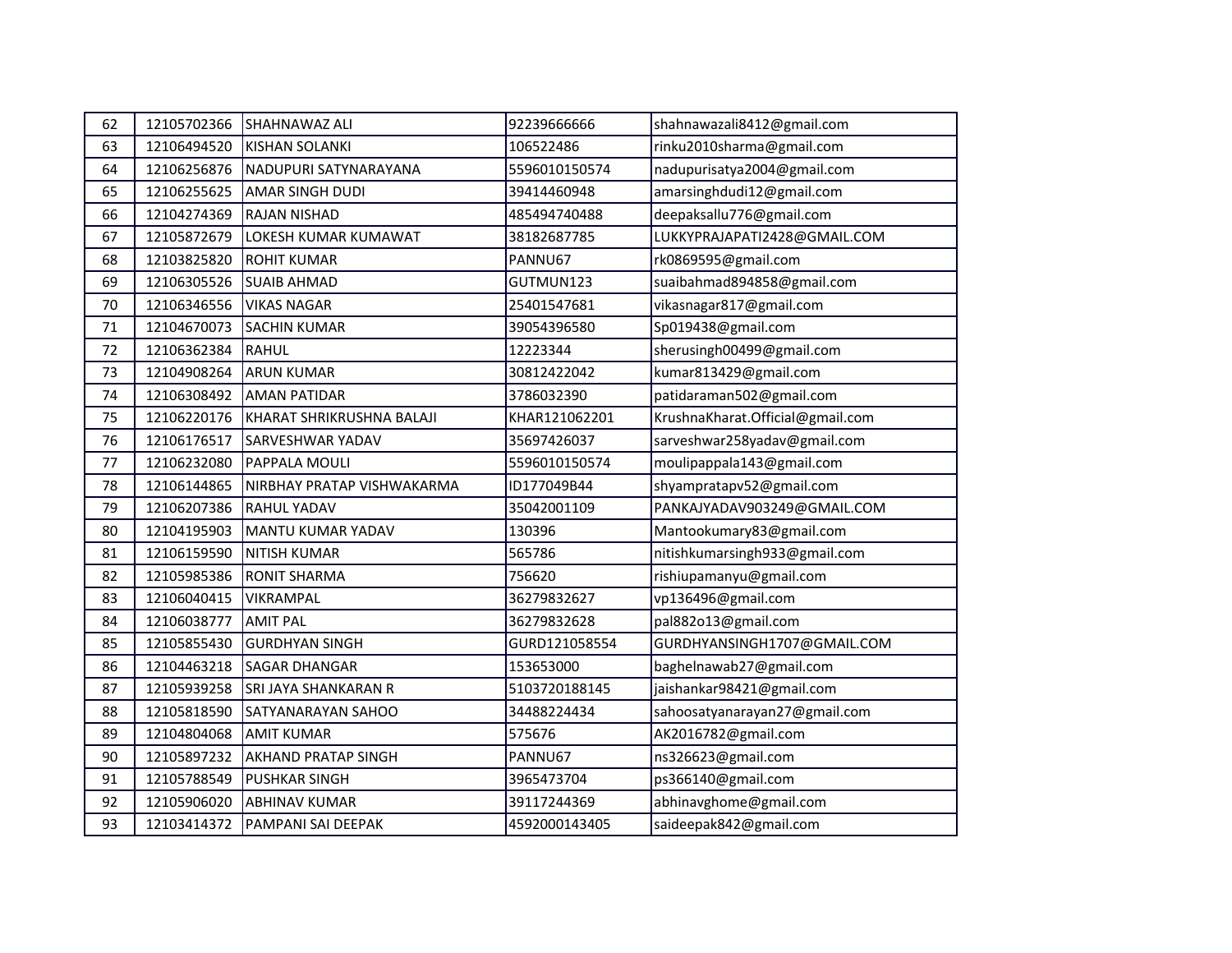| 94  | 12105545197 | <b>PRATEET DWIVEDI</b>        | 36225846101   | prat2003@gmail.com                |
|-----|-------------|-------------------------------|---------------|-----------------------------------|
| 95  | 12105274074 | GUDDU                         | 887384        | guddurajput78955@gmail.com        |
| 96  | 12105663307 | <b>AMIT ABHAY KUSHWAHA</b>    | AMIT121056633 | amitamitkushwaha52@gmail.com      |
| 97  | 12105859374 | <b>BAGHEL ANIKESHSINGH</b>    | 100117878863  | baghelanikesh0@gmail.com          |
| 98  | 12105283874 | <b>ATUL KUMAR</b>             | 37235213022   | atul6035023@gmail.com             |
| 99  | 12105284119 | <b>AMIT YADAV</b>             | 36369142076   | dk0659781@gmail.com               |
| 100 | 12105848256 | CHAUHAN AMAN RAJKARANSINGH    | CHAU121058482 | nehachauhan0071@gmail.com         |
| 101 | 12105801426 | <b>BHUVNESH</b>               | 31932060324   | dk0659781@gmail.com               |
| 102 | 12103679093 | CHAUHAN AMAN RAJKARANSINGH    | CHAU121036790 | amanchauhan9275@gmail.com         |
| 103 | 12104914977 | <b>SAHID</b>                  | YUNISMALIK975 | saifishahid55200@gmail.com        |
| 104 | 12104188572 | <b>TARUN YADAV</b>            | TARU121041885 | tarunyadav0123456@gmail.com       |
| 105 | 12105691831 | CHANDRABHAN DHANRAJ BARAPATRE | 6522290056901 | chandrabhanbarapatre553@gmail.com |
| 106 | 12105096375 | UJJWAL TIWARI                 | 100810467654  | ujjwalt135@gmail.com              |
| 107 | 12103422745 | <b>AMIT</b>                   | 61007757572   | ak81690321@gmail.com              |
| 108 | 12104307463 | <b>ASHISH SHUKLA</b>          | 103495044     | ashukla5106@gmail.com             |
| 109 | 12105282326 | <b>VIVEK</b>                  | 372352132022  | dk0659781@gmail.com               |
| 110 | 12103398223 | <b>HARSH KUMAR</b>            | 8435713453    | ks7077427@gmail.com               |
| 111 | 12105710120 | <b>SONAWANE HITESH GANESH</b> | 3245454515454 | indhitesh20@gmail.com             |
| 112 | 12105675189 | <b>MANDEEP KUMAR</b>          | 65205537926   | nehram499@gmail.com               |
| 113 | 12105700764 | <b>MANISH</b>                 | 4680001700020 | princehooda391@gmail.com          |
| 114 | 12105684624 | <b>RAKESH YOGI</b>            | RANJEET8654   | yogorakesh@gmail.com              |
| 115 | 12105631435 | <b>BAATEE LETAVARA</b>        | 7688934590    | baateeletaba2@gmail.com           |
| 116 | 12103418511 | <b>ADARSH YADAV</b>           | 36014547804   | adarsh84188@gmail.com             |
| 117 | 12105092757 | <b>DHARMENDRA DHAKAD</b>      | 1210592757    | Dharmendrakirar308@gmail.com      |
| 118 | 12105551485 | <b>PRATEEK YADAV</b>          | PRAT121055514 | prateekyadav9536009830@gmail.com  |
| 119 | 12105504366 | <b>GRIJA SHANKAR</b>          | GRIJ121055043 | praveenkgaur@gmail.com            |
| 120 | 12103584238 | <b>SAGAR KUMAR</b>            | 35778684098   | sagarkr26122003@gmail.com         |
| 121 | 12103430909 | <b>MEGH SINGH</b>             | 6080318865306 | Meghsingh20022@gmail.com          |
| 122 | 12105411663 | <b>PRANAV ARYA</b>            | 36028547751   | pranavarya199@gmail.com           |
| 123 | 12104571428 | <b>SANDEEP SAH</b>            | 2021004667765 | sandeepsah60015@gmail.com         |
| 124 | 12103627781 | <b>KAUSHAL SINGH</b>          | 250556        | kaushi242127@gmail.com            |
| 125 | 12103462152 | RAHUL                         | 34285771102   | rahul08092004@gmail.com           |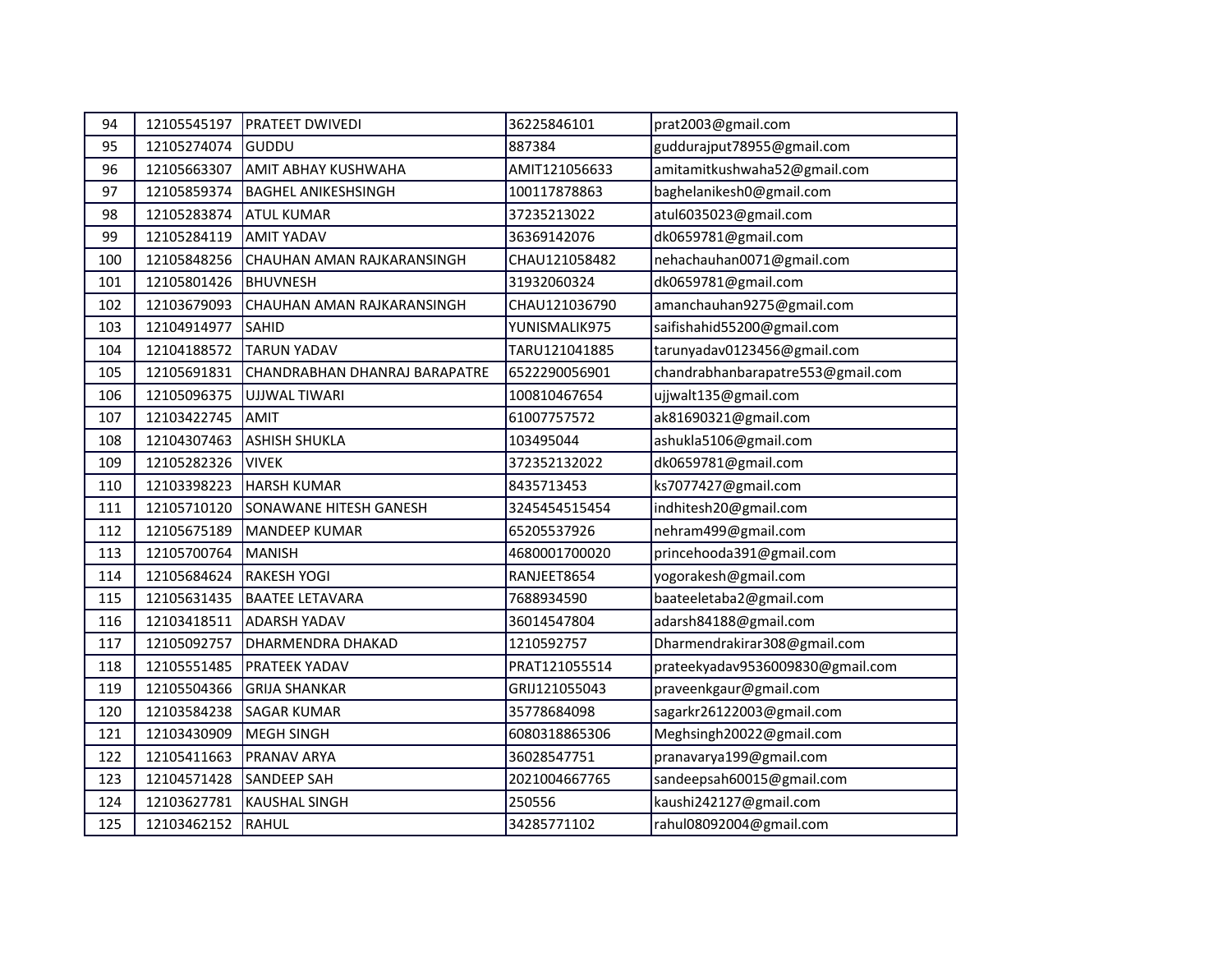| 126 | 12105306496 | MORE AKASH BABASAHEB         | RAJUAMORE      | akkipatil7709@gmail.com            |
|-----|-------------|------------------------------|----------------|------------------------------------|
| 127 | 12105346296 | KULDEEP CHAURASIYA           | <b>KULDEEP</b> | ry920556@gmail.com                 |
| 128 | 12104656461 | <b>CHANDAN KUMAR</b>         | <b>FAILRE</b>  | ck79588390@gmail.com               |
| 129 | 12105129187 | <b>VIKRAM SINGH</b>          | 20501379238    | vikramsinghbkn8386071160@gmail.com |
| 130 | 12105139181 | <b>MAYANK KUMAR</b>          | 35125617150    | sahumayankkumar3@gmail.com         |
| 131 | 12104690396 | <b>AMAN KUMAR</b>            | 38194681676    | veerbala2003@gmail.com             |
| 132 | 12105099129 | <b>RANVEER</b>               | 61017395235    | ranveersiyag74@gmail.com           |
| 133 | 12104652673 | <b>HIMANSHU JADAUN</b>       | 100785250957   | ht7505486@gmail.com                |
| 134 | 12105180566 | <b>WINNER INSAN</b>          | 82740245       | winnersihag47@gmail.com            |
| 135 | 12105013096 | <b>SURYA PRASAD SAHOO</b>    | 34488224434    | sahoosuryaprasad9@gmail.com        |
| 136 | 12105117513 | <b>MANAS PATHAK</b>          | MANA121051175  | manaskausik537@gmail.com           |
| 137 | 12105118742 | <b>SURAJ KUMAR</b>           | 121051187742   | surajkumar24092003@gmail.com       |
| 138 | 12105100720 | <b>METE PRADIP GANESH</b>    | RAJUAMORE      | metepradip66@gmail.com             |
| 139 | 12104876446 | <b>PRIYANSHU GUPTA</b>       | 5645634568346  | po30816priyanshu@gmail.com         |
| 140 | 12104991378 | <b>SUNIL GURJAR</b>          | 9302281294     | sunilgurjer4904@gmail.com          |
| 141 | 12105016517 | <b>SATENDRA LODHI</b>        | SATE121050165  | LODHISATENDRA058@GMAIL.COM         |
| 142 | 12104913385 | <b>MD KAIF</b>               | 7392727D837    | ts8338592@email.com                |
| 143 | 12104996869 | RAVI SHANKAR KUMAR YADAV     | 38580113403    | ravishankartty890@gmail.com        |
| 144 | 12104762327 | <b>KRISHNA DIXIT</b>         | 1007500059530  | Kdixit987@gmail.com                |
| 145 | 12104964506 | PARIHAR KRISHNA BANVARILAL   | 100117878863   | krishnaparihar947@gmail.com        |
| 146 | 12104942139 | <b>VIVEK KUMAR DAHIYA</b>    | VIVE121049421  | dahiyavivek933@gmail.com           |
| 147 | 12104976220 | TOMAR VIVEKSINGH RAMESHSINGH | 100117878863   | tomarvivek8296@gmail.com           |
| 148 | 12104716135 | MORE PAVAN RAJU              | RAJUAMORE      | pavanmore500@gmail.com             |
| 149 | 12104667804 | <b>SHIVAM SINGH</b>          | 34469833233    | thakuromveer4@gmail.com            |
| 150 | 12103829957 | RAM KUMAR KUSHWAH            | 9302281294     | ramct1112@gmail.com                |
| 151 | 12104875671 | SIKARWAR SHYAMU THANSINGH    | 100117878863   | Sikarwarshyamu617@gmail.com        |
| 152 | 12104542871 | <b>SIKARWAR RAVI</b>         | 100117878863   | rsikarwar181@gmail.com             |
| 153 | 12104666573 | PRATIK ANNA SURYAWANSHI      | 5103720346208  | pratiksuryawanshi100w@gmail.com    |
| 154 | 12104675037 | <b>SHANTANU CHAKRABORTY</b>  | SHIBASSBI93    | shantanuchakraborty38@gmail.com    |
| 155 | 12104707717 | <b>AKSHANSH TAMRAKAR</b>     | 3500667663     | adarshtamrakar9121@gmail.com       |
| 156 | 12104816134 | <b>AMAN SINGH SOLANKY</b>    | 104813174      | rinku2010sharma@gmail.com          |
| 157 | 12104781244 | ROHIT                        | 104804969      | rs4440495@gmail.com                |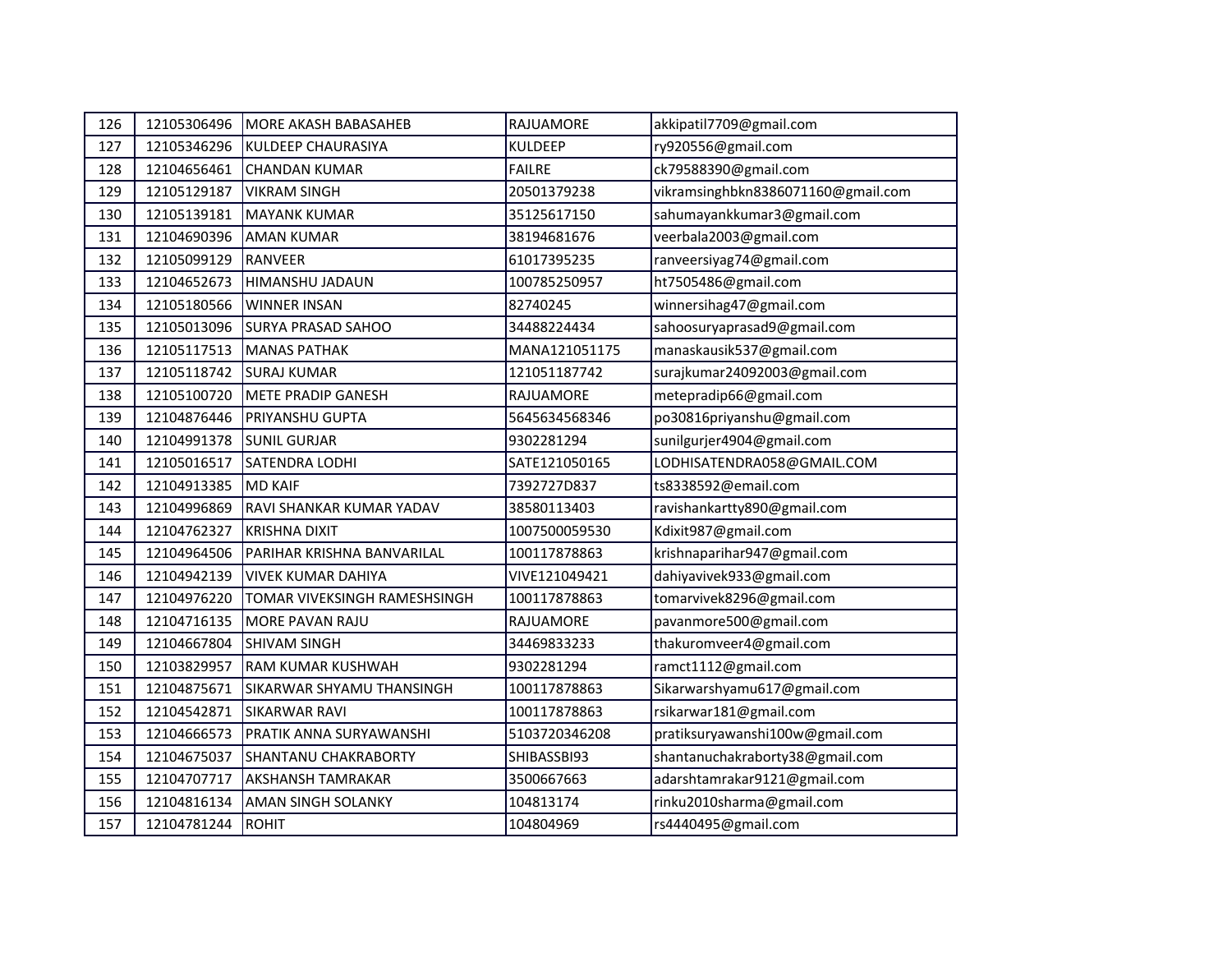| 158 | 12103836251 | <b>PRAMOD ANIL MALI</b>          | VIKKI1110YBL  | pramodmali2121@gmail.com         |
|-----|-------------|----------------------------------|---------------|----------------------------------|
| 159 | 12104617729 | <b>ARJUN SINGH</b>               | 5202012300420 | sarjunsingh982003@gmail.com      |
| 160 | 12104756739 | <b>AKASH KUMAR</b>               | AKAS121047567 | danishkhanskrbsr@gmail.com       |
| 161 | 12104110641 | <b>SURYA PRATAP</b>              | SURY121041106 | Pratapsurya9641@gmail.com        |
| 162 | 12104326266 | <b>LOKESH KUMAR SAINI</b>        | 61150298453   | lokeshkumarsaini@gmail.com       |
| 163 | 12103892598 | <b>MANIK</b>                     | 2021004777916 | meenurani12978@gmail.com         |
| 164 | 12104087649 | SANDEEP SINGH                    | 39592921948   | RAMSINGHSHEKHAWAT7568@GMAIL.COM  |
| 165 | 12103873907 | <b>YOGESH RAJPOOT</b>            | 3994006333    | yogesh0rajput123@gmail.com       |
| 166 | 12104493452 | <b>ASHISH YADAV</b>              | 2274971020    | yadav3040506070@gmail.com        |
| 167 | 12104684975 | <b>S SASTHA RAJAN</b>            | 96200861      | coolsastha@gmail.com             |
| 168 | 12104040832 | <b>HARIOM SHUKLA</b>             | 9754985420    | Shuklahariom551@gmail.com        |
| 169 | 12104218627 | MOHAN LAL                        | 38549548622   | MOHANBENIWAL2003@GMAIL.COM       |
| 170 | 12104494984 | <b>VISHWAJEET MAURYA</b>         | VISH121044949 | vishwajeetmaurya4155@gmail.com   |
| 171 | 12104515519 | <b>TUSHAR SHARMA</b>             | TUSH121045155 | ansh121827@gmail.com             |
| 172 | 12104375226 | <b>RATHOD SUMIT</b>              | 9157665464    | rathodsumitsinh27@gmail.com      |
| 173 | 12104345930 | <b>RAJ BARTHWAL</b>              | 34401284166   | priyankabarthwal7200@gmail.com   |
| 174 | 12104471362 | <b>LUCKY TOMAR</b>               | PUNB0111200   | tomarlucky785@gmail.com          |
| 175 | 12104169803 | <b>VISHWAR</b>                   | VALLIM        | vishwasudha177638@gmail.com      |
| 176 | 12104460791 | <b>VISHVAKARMA VISHAL</b>        | 36612641034   | Vishvakarmakushal0@gmail.com     |
| 177 | 12103619201 | DAMAN DAS SAHU                   | 30195556233   | damandassahu473@gmail.com        |
| 178 | 12104466718 | <b>VEERENDRA SINGH</b>           | SGNCYBEREDGE  | veeruraghuwanshi786@gmail.com    |
| 179 | 12104414703 | <b>SATYAM YADAV</b>              | 237558548848  | satyamgzp10798@gmail.com         |
| 180 | 12104284354 | <b>ANURAG SINGH</b>              | ANUR121042843 | upasanasingh21june1997@gmail.com |
| 181 | 12104357158 | <b>IRAVINDRA SINGH</b>           | 8740082008    | ravirathaur730@gmail.com         |
| 182 | 12103609385 | <b>THOMAS BABU</b>               | 4377487805842 | tbabu2190@gmail.com              |
| 183 | 12104310757 | <b>ANIMESH SAHOO</b>             | 7846965541    | animeshsahoo789@gmail.com        |
| 184 | 12103778435 | <b>SHIVAM KUMAR</b>              | 9319068019    | sk9319068019@gmail.com           |
| 185 | 12104172659 | <b>NIKUL TYAGI</b>               | 807968190636  | nikultyagi674@gmail.com          |
| 186 | 12104298855 | <b>ANKIT PAL</b>                 | ANKI121042988 | ankitpal31941@gmail.com          |
| 187 | 12104267763 | MOUSAM YADAV                     | 33431510144   | vijaychaturvedi847@email.com     |
| 188 | 12104142639 | R GUNAPRASATH                    | 11507709419   | ramakrishnan9071977@gmail.com    |
| 189 | 12104020544 | <b>PRAJWAL NANDKISHOR SAPKAL</b> | 6075320971363 | shekharsapkal2258@gmail.com      |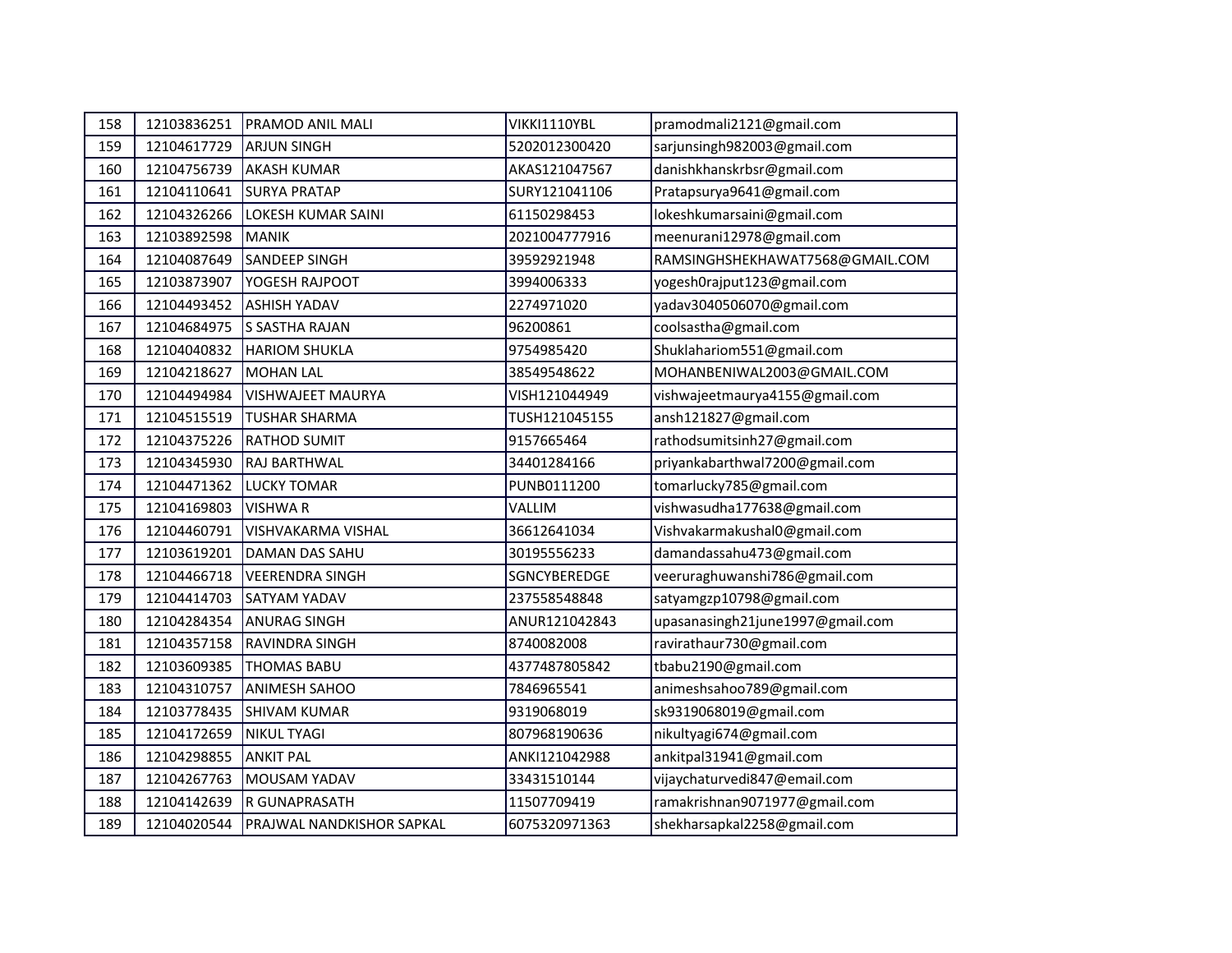| 190 | 12103662364 | MR AMAN KASHYAP                | MRAM121036623 | ak6680577@gmail.com             |
|-----|-------------|--------------------------------|---------------|---------------------------------|
| 191 | 12104020555 | <b>ATHARV ATUL NAGE</b>        | 5103720111939 | surajnage111@gmail.com          |
| 192 | 12104020529 | <b>SAHIL GAJANAN RAUT</b>      | 6075320018163 | gajananmarotiraoraut@gmail.com  |
| 193 | 12104069867 | YOGI RAJ SAINI                 | YOGI121040698 | yogirajsaini5430661@gmail.com   |
| 194 | 12103084937 | <b>CHANDAN KUMAR MISHRA</b>    | 301210027082  | kumarchandan2324254@gmail.com   |
| 195 | 12103876516 | <b>SARAYU YADAV</b>            | 20324776612   | sarayu1701@gmail.com            |
| 196 | 12103835522 | <b>BAGHEL HARIOM AMARNATH</b>  | 100217614198  | baghelhariom44@gmail.com        |
| 197 | 12103594306 | <b>PRAJAPATI SACHIN</b>        | 100117878863  | kumarsachu1999@gmail.com        |
| 198 | 12103925588 | UTKARSH MISHRA                 | UTKA121039255 | m.utkarsh25072003@gmail.com     |
| 199 | 12103893859 | <b>SAURABH KUMAR</b>           | 36373388365   | anandsaurabh733@gmail.com       |
| 200 | 12103866627 | <b>KALPOTARU GHOSH</b>         | 33551074287   | kalpo9971@gmail.com             |
| 201 | 12103443579 | AYINALA VINAY KUMAR            | 73104755612   | vkumarainala77029@gmail.com     |
| 202 | 12103797240 | <b>PRINCE MISHRA</b>           | 30957029756   | princemishra2572004@gmail.com   |
| 203 | 12103634274 | <b>DINESH PANDEY</b>           | DINE121036342 | vinitavinita07@gmail.com        |
| 204 | 12103766290 | <b>SINGANJUDE PRATIK DILIP</b> | 5422250015233 | pratiksinganjude@gmail.com      |
| 205 | 12103399041 | <b>MAFUS SAHIL RAHMAN</b>      | MAFU121033990 | mafussahil@gmail.com            |
| 206 | 12103703116 | S BHARATHI KANNAN              | 32744313385   | kannanbharathi000@gmail.com     |
| 207 | 12103757932 | <b>HARSH VAISH</b>             | HARS121037579 | vishalvaish75@gmail.com         |
| 208 | 12103756246 | <b>NAGESH SHRIRAM KHEDKAR</b>  | 5123578510    | nageshkhedkar04@gmail.com       |
| 209 | 12103665020 | <b>RAUSHAN KUMAR</b>           | 9223966666    | kirtaulcoachingcentre@gmail.com |
| 210 | 12103417869 | <b>RONIT SINGH</b>             | 023I02RIEOFKD | ronaksingh1103@gmail.com        |
| 211 | 12103224485 | <b>KAMLESH PANDEY</b>          | 32878140678   | kp5610491@gmail.com             |
| 212 | 12103669295 | YASHASVI GAUR                  | 4591550003418 | dhiresh2004@gmail.com           |
| 213 | 12103658119 | <b>DEEPAK</b>                  | 32752329781   | DHAYALDEEPAK256@GMAIL.COM       |
| 214 | 12103366011 | PRAVIN DATTA PAWAR             | 60277219666   | pp7559485@gmail.com             |
| 215 | 12103369356 | <b>NEYAJ ALAM</b>              | 6080021180996 | alamneyaz116@gamil.com          |
| 216 | 12103505972 | <b>BRAJ MOHAN SHAKYA</b>       | 5103720157777 | upasanaghiror@gmail.com         |
| 217 | 12103242263 | YASH SINGH                     | 50498056464   | ys24012004@gmail.com            |
| 218 | 12103467101 | <b>MOHIT SINGH</b>             | MOHI121034671 | mohitsingh96968@gmail.com       |
| 219 | 12103464661 | <b>ADARSH</b>                  | 38952753835   | adarshlodhi12345@gmail.com      |
| 220 | 12103274785 | <b>VIVEK KUMAR YADAV</b>       | 33470382523   | yadavvivekkumar767@gmail.com    |
| 221 | 12103466348 | <b>BHAVIK ANIL NAGRE</b>       | 12126945      | bhaviknagre1432@gmail.com       |